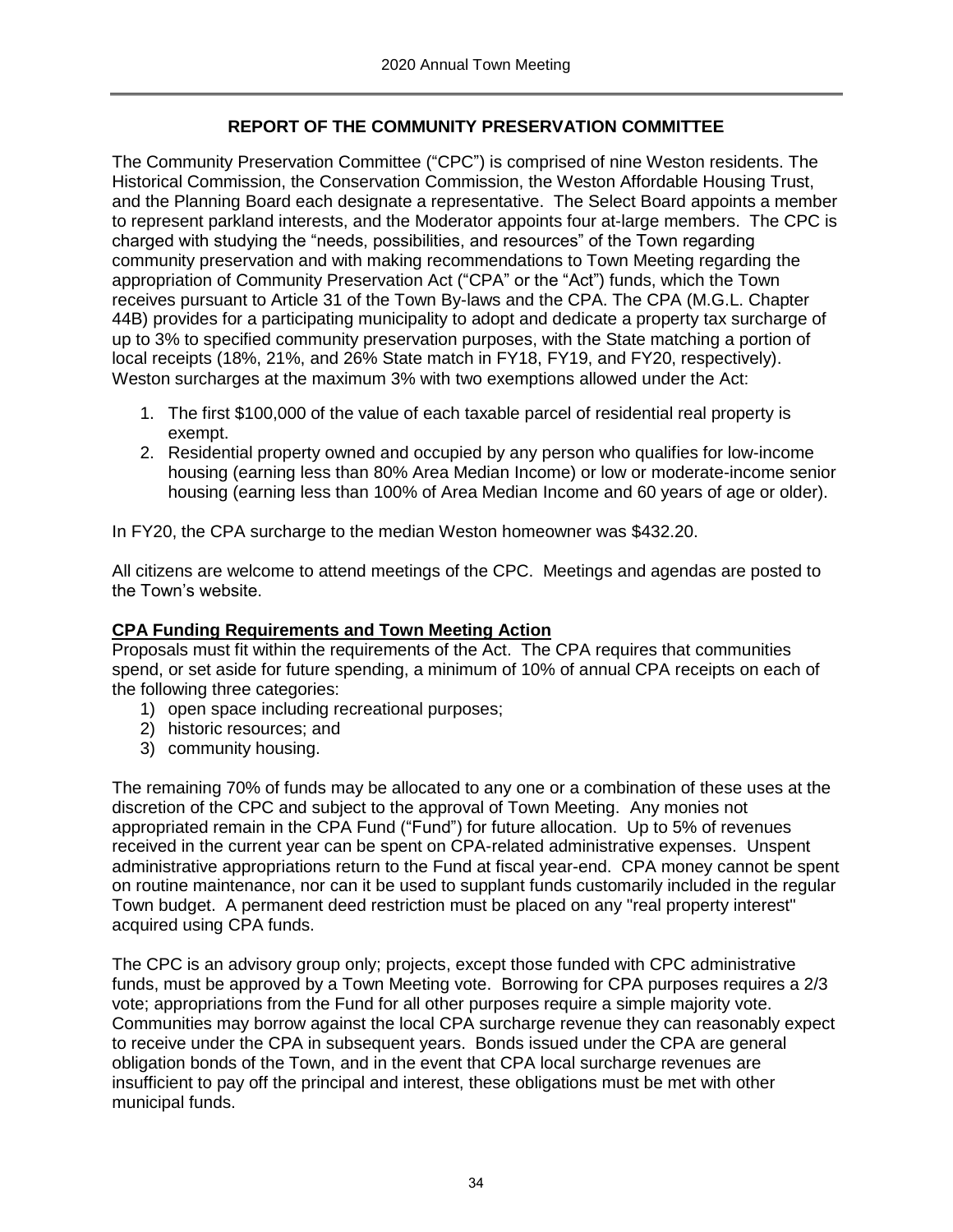### **Eligible Projects**

With the exception of activities funded with CPA administrative funds, in order for a project to be deemed eligible under the CPA, a project must fit in a "Yes" box below:

|                                | <b>Open Space</b>                                | <b>Historic</b><br><b>Resources</b> | <b>Recreational</b><br>Land | <b>Community</b><br><b>Housing</b>                       |
|--------------------------------|--------------------------------------------------|-------------------------------------|-----------------------------|----------------------------------------------------------|
| Acquire                        | Yes                                              | Yes                                 | Yes                         | Yes                                                      |
| Create                         | Yes                                              | <b>No</b>                           | Yes                         | Yes                                                      |
| <b>Preserve</b>                | Yes                                              | Yes                                 | Yes                         | Yes                                                      |
| Support                        | No                                               | <b>No</b>                           | <b>No</b>                   | Yes                                                      |
| Rehabilitate<br>and/or Restore | Yes, if acquired or<br>created with CPA<br>funds | Yes                                 | Yes                         | Yes, if acquired or $\vert$<br>created with CPA<br>funds |

Activities funded with CPA administrative funds must either fund CPC operations or further an eligible CPA activity (e.g., a property appraisal to determine the price of an open space acquisition).

### **CPA Fund Status**

On June 30, 2020 (fiscal year ending 2020), the Fund a balance of approximately \$3.2 million. Since its inception in 2002, the Fund has had revenues of \$48.5 million, project appropriations of \$46.7 million, appropriations returned to the Fund of \$2.4 million, and administrative expenses of \$941 thousand. Revenue sources through fiscal 2020 include nearly \$31 million in local property tax surcharge, \$14.2 million in state match (one-year lag), over \$3.3 million in investment income, and \$33 thousand in donations and other receipts. On a life to date basis through fiscal 2020, the Town has received an aggregate state match of 46%.

On June 30, 2021 (fiscal year ending 2021), the Fund is projected to have a balance of approximately \$4.6 million. This figure is derived from fiscal 2021 estimated revenues of nearly \$2.9 million (comprised of \$2.3 million in property tax surcharge and \$464,000 matched by the state, estimated at 21%, and a small amount of investment income) and assumes that all of the \$272,000 in project requests before Town Meeting are approved. The projected fiscal 2021 Fund balance includes debt service on Case Estates, Brook School Apartments, the Old Library/Weston AIC, 500 Wellesley St., and the Josiah Smith Tavern totaling approximately \$1 million and an administrative expense reserve of \$136,000. Notably, the fiscal 2021 projected balance *does not* include project requests that might be presented to a Special Town Meeting in the fall of 2020.

The following pie chart shows net appropriations of CPA funds by category through fiscal 2020 including the principal portion of committed debt service: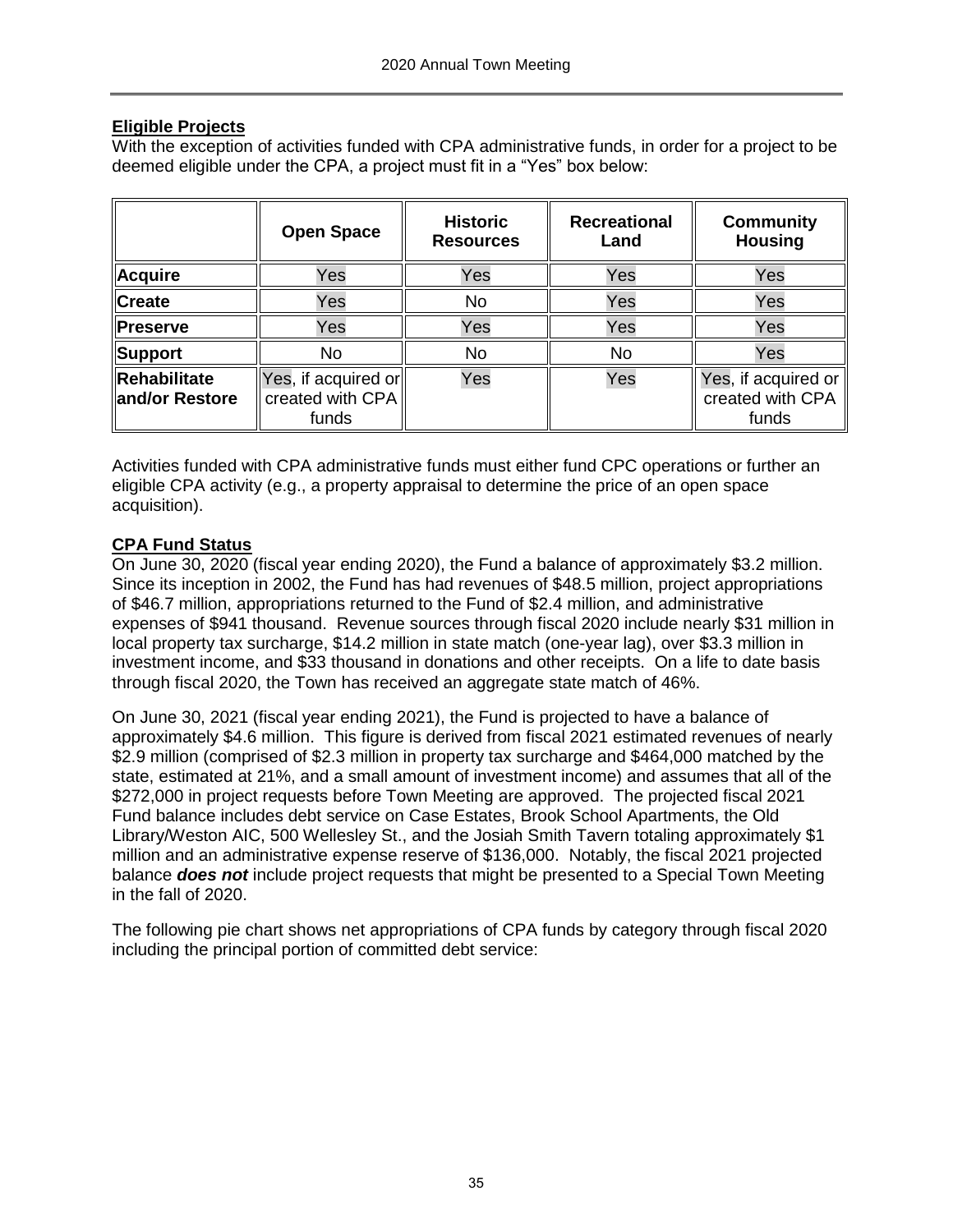# 2020 Annual Town Meeting



Examples of projects receiving CPA funding include:

| <b>Open Space:</b>         | Purchase of 4.5-acre Dupont/Nichols parcel; purchase of<br>23-acre Sunday Woods parcel; preservation of 80 Acre<br>Conservation Area (rehabilitation of Hobbs Pond Dam);<br>Charles River invasive species removal; purchase of 62.5-<br>acre Case Estates; and purchase of 13.3-acre 500<br>Wellesley St. parcel                                                                                                                                                                                                                                                                                                                                   |
|----------------------------|-----------------------------------------------------------------------------------------------------------------------------------------------------------------------------------------------------------------------------------------------------------------------------------------------------------------------------------------------------------------------------------------------------------------------------------------------------------------------------------------------------------------------------------------------------------------------------------------------------------------------------------------------------|
| <b>Recreation:</b>         | Construction of Varsity Softball Field; rehabilitation of<br>Middle School, High School, Brook School, and<br>Cherrybrook Road Tennis Courts; rehabilitation of High<br>School Field 3 and Burt Field; rehabilitation of Dickson<br>Riding Rings; rehabilitation of Community Gardens;<br>construction of Brown/Winter St. sidewalk; construction of<br>Lamson Playground; and design and construction of Rail<br><b>Trail amenities</b>                                                                                                                                                                                                            |
| <b>Historic Resources:</b> | Rehabilitation of Fiske Law Office and Melone Homestead;<br>purchase of historic preservation restrictions on 809-811<br>Boston Post Rd., 823 Boston Post Rd., 118 Conant Rd.,<br>171 North Ave., 699 Boston Post Rd., 88 North Ave., 55<br>Coburn Rd., 71 Lexington St., and 120 Summer St.;<br>preservation of historic Town documents (Town Archives<br>construction); exterior preservation/restoration of the<br>Josiah Smith Tavern and the Old Library; Town Center<br>improvement study; rehabilitation of the Old Library into an<br>arts and technology learning center ("Weston AIC"); and<br>rehabilitation of the Josiah Smith Tavern. |